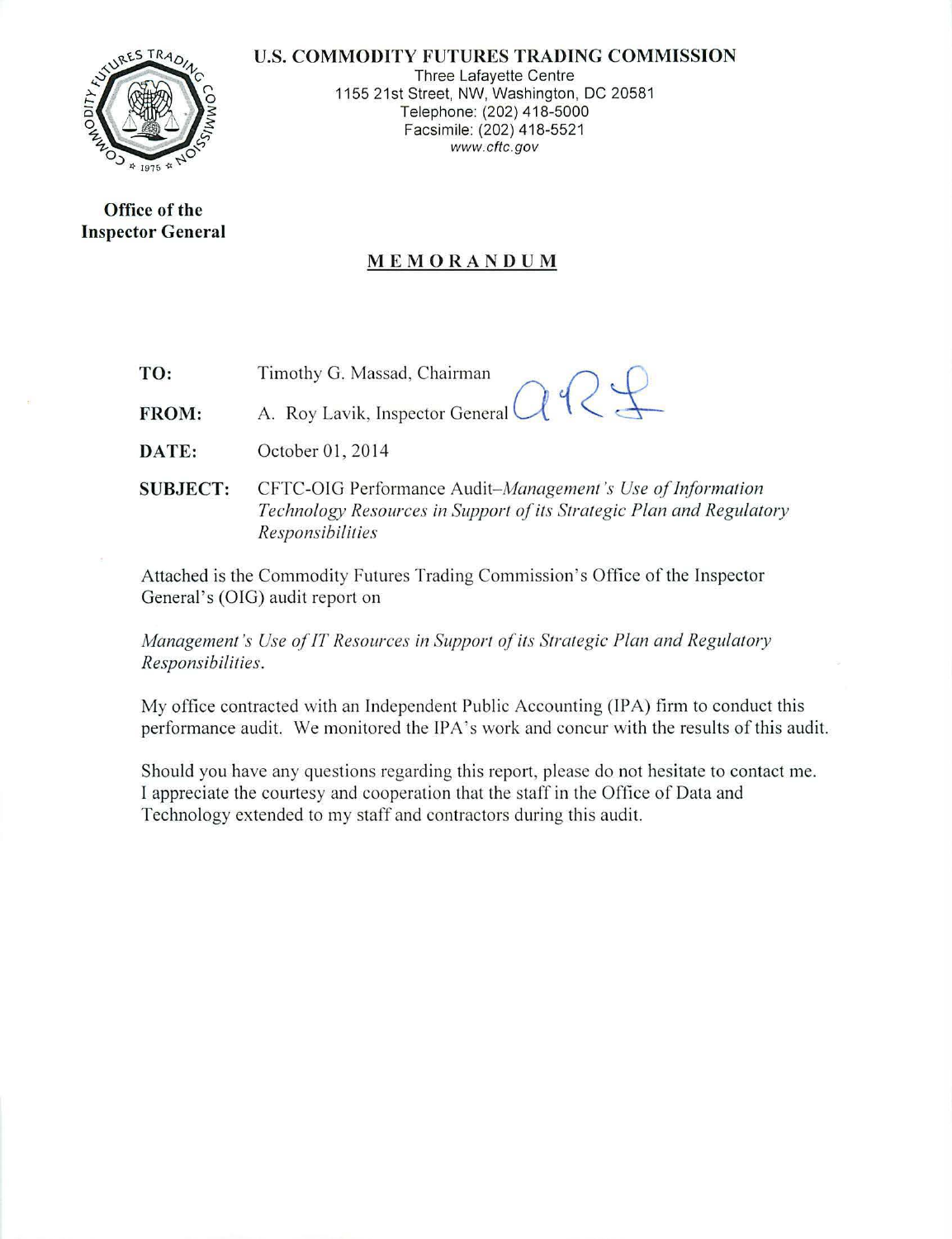

# U.S. COMMODITY FUTURES TRADING COMMISSION

Report on Management's Use of Information Technology Resources in Support of its Strategic Plan and Regulatory Responsibilities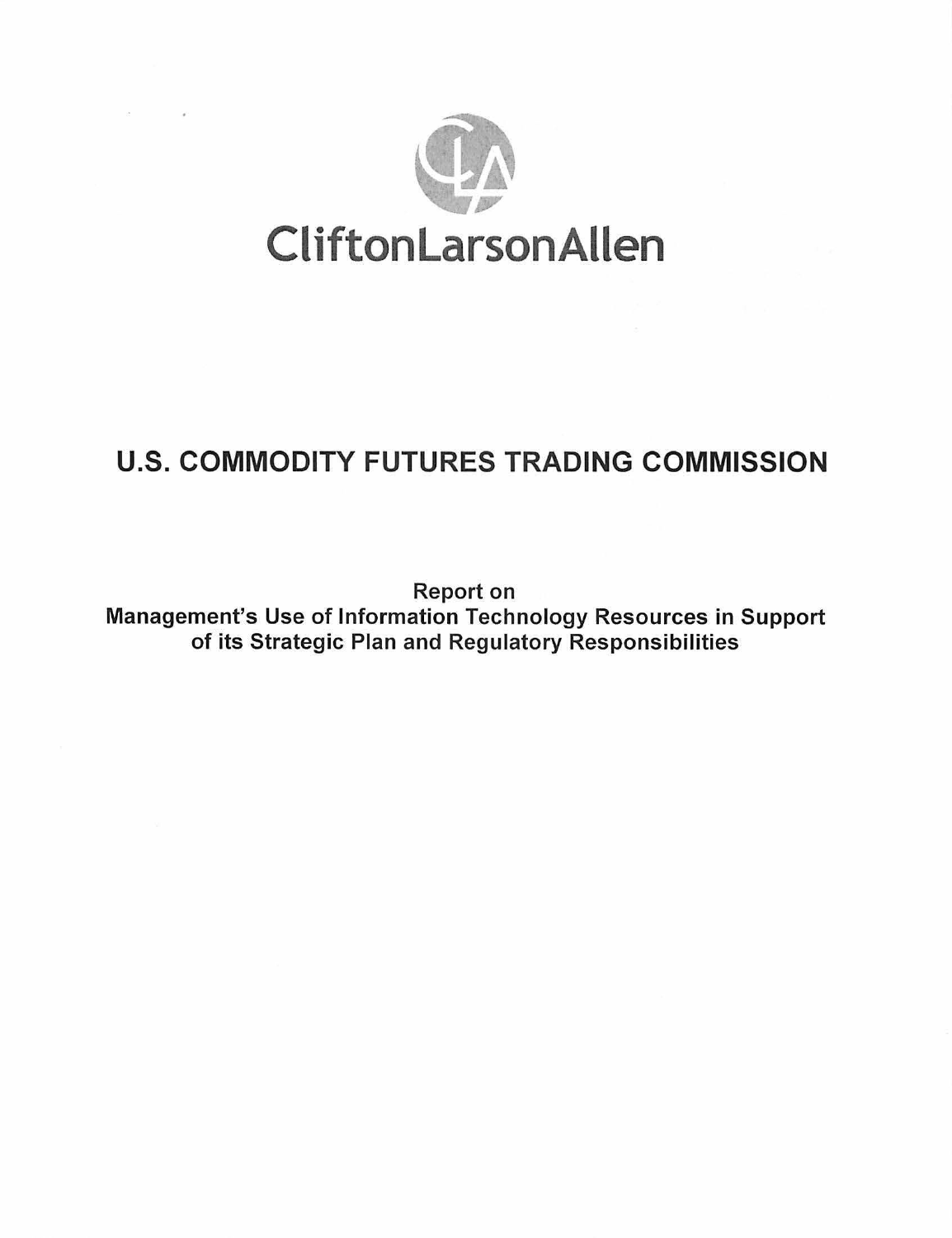## TABLE OF CONTENTS

 $\mathcal{L}^{\text{max}}_{\text{max}}$  , where  $\mathcal{L}^{\text{max}}_{\text{max}}$ 

 $\mathbf{r}$ 

 $\sim 10^{-11}$ 

## **ABBREVIATIONS**

| U.S. Commodity Futures Trading Commission                 |
|-----------------------------------------------------------|
| <b>CliftonLarsonAllen LLP</b>                             |
| <b>Commodity Exchange Act</b>                             |
| Dodd-Frank Wall Street Reform and Consumer Protection Act |
| <b>Fiscal Year</b>                                        |
| Office of the Inspector General                           |
| <b>Office of Data and Technology</b>                      |
| <b>Information Technology</b>                             |
|                                                           |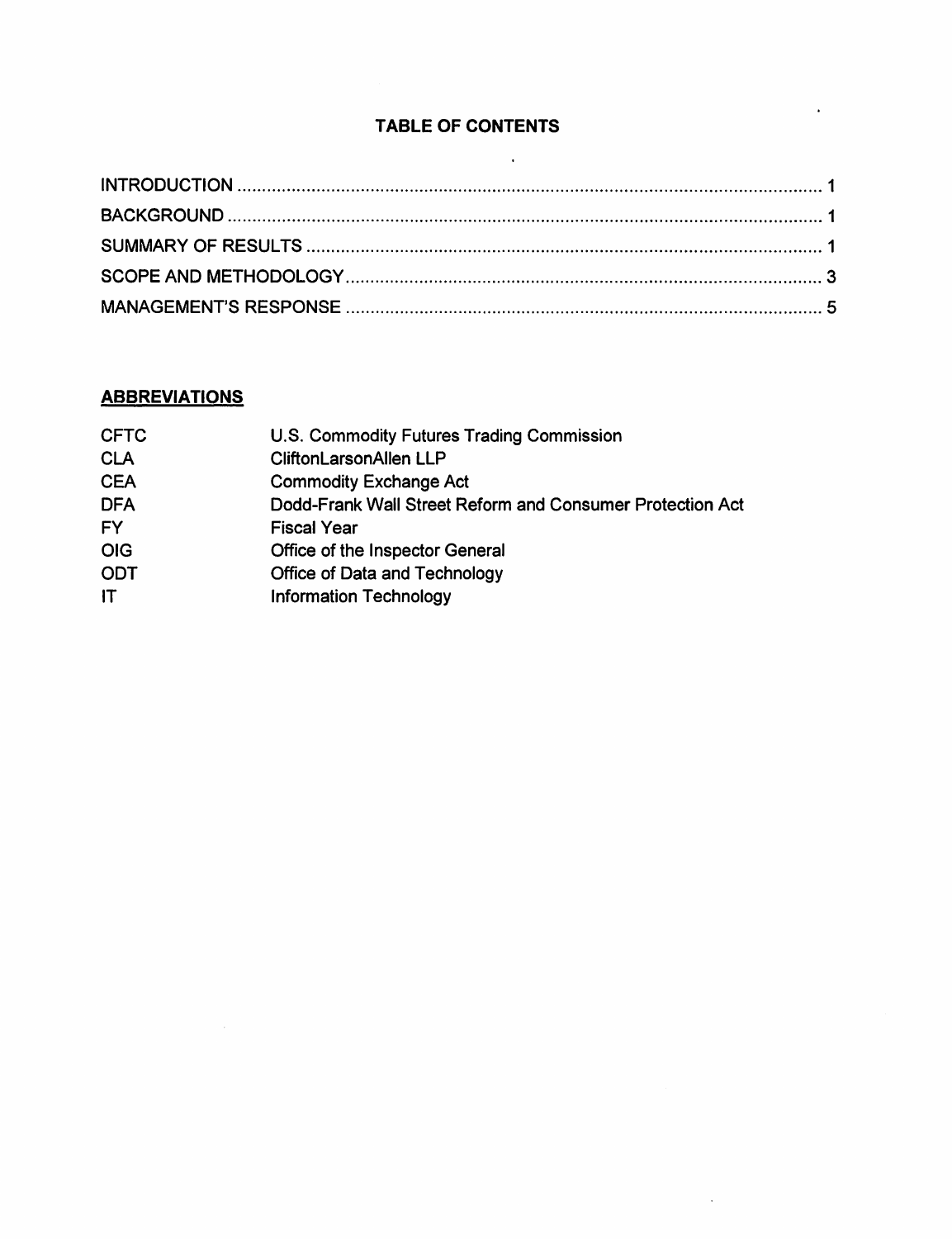# . INTRODUCTION

The U.S. Commodity Futures Trading Commission (CFTC) was created by the Congress in 1974 as an independent agency with a mandate to regulate commodity futures and option markets in the United States. Its mission is to protect market participants and the public from fraud, manipulation, abusive practices, and systemic risk related to derivatives--both futures and swaps-and to foster transparent, open, competitive, and financially sound markets. In carrying out its mission and to promote market integrity, CFTC polices the derivatives markets for various abuses and works to ensure the protection of customer funds. The agency also seeks to lower the risk of the futures and swaps markets to the economy and the public. CFTC's fiscal years (FYs) 2011, 2012, and 2013 total budgetary resources from its audited financial statements approximated \$230 million, \$325 million, and \$308 million, respectively.

CliftonLarsonAIIen LLP (CLA) was engaged by CFTC's Office of the Inspector General {OIG) to conduct an audit of CFTC management's use of information technology {IT) resources in support of its strategic plan and regulatory responsibilities under the Commodity Exchange Act (CEA) and Dodd-Frank Wall Street Reform and Consumer Protection Act (DFA). The objective of this audit was to determine the highest IT priorities documented in CFTC's draft IT acquisition plan and spend plans for FYs 2011 through 2013. In addition, we reviewed the various categories the agency targeted for spending (i.e. IT advisory and assistance services, including new software development for market surveillance, IT supplies and materials, IT equipment operations and maintenance, etc.); evaluated the consistency of the prioritized IT activities with CFTC's strategic plan; and determined whether the deliverables associated with these IT projects were on schedule to meet contract objectives for FY 2011 through 2013. Our audit is limited to the spending prioritization specified in CFTC's draft acquisition plan on IT for the FYs 2011 through 2013.

## BACKGROUND

CFTC's Office of Data and Technology (ODT) has primary responsibility for establishing and executing technology and data management support for CFTC's market and financial oversight, surveillance, enforcement, legal, and public transparency activities. ODT also provides general network, communication, storage, computing, and information technology management infrastructure and services.

## SUMMARY OF RESULTS

Our audit found that CFTC management's use of funds targeted for the highest priority was generally consistent with its draft IT strategic plan and spend plans as updated for FY 2011 through 2013. Our analysis of a representative sample of contracts showed that CFTC management monitored the performance of their contractors in accordance with those contracts' milestone deliverables in support of its CFTC strategic goals. In addition, we observed that the ODT spent over 63% of its IT budget on IT advisory and assistance services each year from FY 2011 through 2013. On a sample basis, we reviewed the largest contracts covering approximately 57%, 60% and 49% of the total IT spending for FY 2011, FY 2012, and FY 2013, respectively, and their related task orders included in the aforementioned category. We found the following: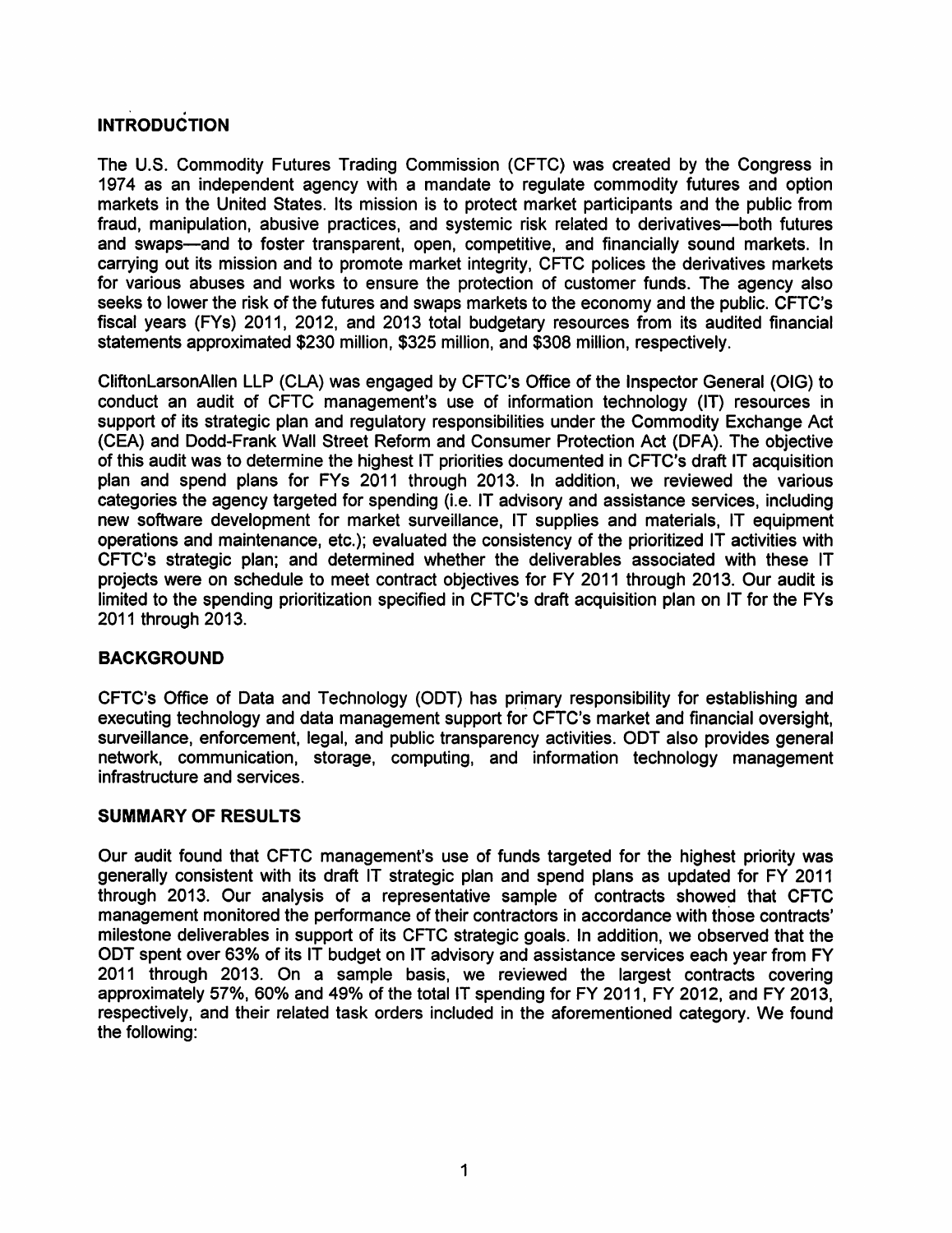#### FY 11

Staff augmentation and hardware enhancements as well as software licenses represented approximately 27% of the contracts reviewed. The remaining 73%, represented software modernization and surveillance enhancements.

#### FY12

Staff augmentation and hardware enhancements as well as software licenses represented approximately 42% of the contracts reviewed. The remaining 58% represented software modernization and surveillance enhancements.

#### **FY 13**

Staff augmentation and hardware enhancements as well as software licenses represented approximately 50% of the contracts reviewed. The remaining 50% represented software modernization and surveillance enhancements.

The dollar and percentage breakout of CFTC's IT spending between the two largest IT categories: staff augmentation, hardware enhancements and software licenses, and software modernization and surveillance enhancements are shown in Table 1.

|                                                                                        | FY 2011<br><b>Amount</b> | Percentage<br>of Total<br><b>Spending</b> | FY 2012<br>Amount | Percentage<br>of Total<br>Spending | FY 2013<br><b>Amount</b> | Percentage<br>of Total<br>Spending |
|----------------------------------------------------------------------------------------|--------------------------|-------------------------------------------|-------------------|------------------------------------|--------------------------|------------------------------------|
| <b>Staff</b><br>augmentation,<br>hardware<br>enhancements,<br>and software<br>licenses | 5,891,775                | 27%                                       | 11,447,971        | 42%                                | 10,408,392               | 50%                                |
| Software<br>modernization<br>and<br>surveillance<br>enhancements                       | 15,848,809               | 73%                                       | 15,748,465        | 58%                                | 10,368,493               | 50%                                |
| <b>Total</b><br><b>Spending</b><br><b>Analyzed</b>                                     | 21,740,584               | 100%                                      | 27,196,436        | 100%                               | 20,776,885               | 100%                               |
| Total<br><b>Obligations for</b><br><b>ODT</b>                                          | 37,853,408               |                                           | 45,404,675        |                                    | 42,010,035               |                                    |
| % evaluated                                                                            | 57%                      |                                           | 60%               |                                    | 49%                      |                                    |

Source: CFTC Office of Data & Technology Actual Obligations- FY 2011, 2012 and FY 2013 Information Technology Budget, unaudited data.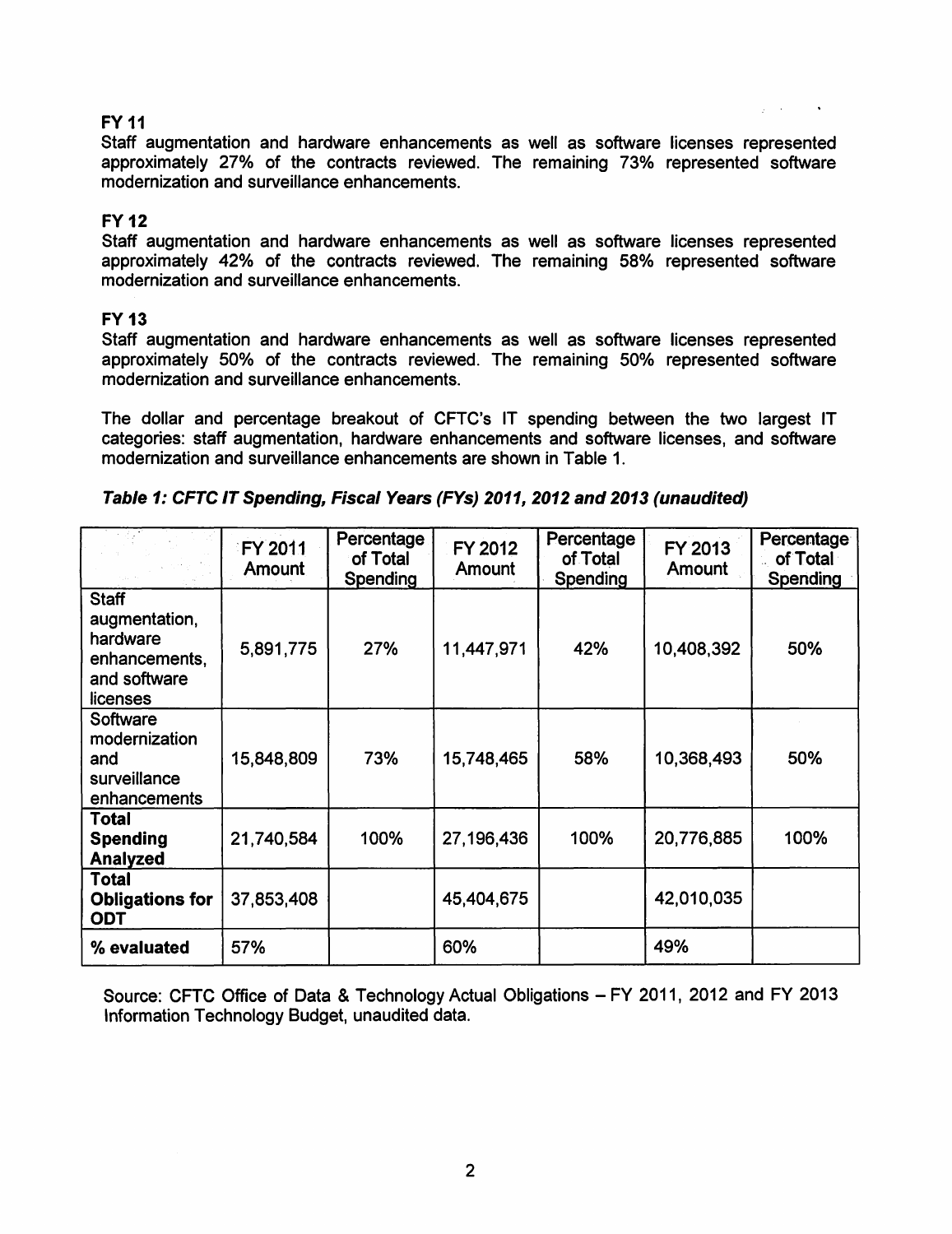## Other Observation (unaudited)

|                                           | <b>FY 11</b>  | <b>FY12</b> | FY 13       |
|-------------------------------------------|---------------|-------------|-------------|
| Appropriations*                           | 202,675,000   | 205,294,000 | 205,294,000 |
| Appropriation<br>IT<br>for<br>investments | 37,200,000*** | 55,000,000  | 55,000,000  |
|                                           |               |             |             |
| <b>Obligated:</b>                         |               |             |             |
| <b>Operations</b>                         | 37,853,408    | 45,404,675  | 42,010,035  |
| Other **                                  | 253,016       | 322,784     | 100,504     |
| <b>Total Obligations</b>                  | 38,106,424    | 45,727,459  | 42,110,539  |
|                                           |               |             |             |

#### Table 2: CFTC information technology resources appropriated and obligated by fiscal year (unaudited)

\* Amounts are specific to the original pubic law and do not include rescissions, adjustments, etc. \*\* This category includes staff training, incentive awards travel, etc.

\*\*\* Public law states "that not less than \$37.2 million shall be for the highest priority information technologies of the Commission." The aforementioned amount represents the lowest amount available to obligate. However, CFTC had the authority to obligate additional funding for IT efforts.

Source: CFTC ODT Actual Obligations and Expenditures detail by fiscal year, unaudited data. Also, the amounts reported as appropriated are pursuant to CFTC's appropriations for each fiscal year.

The total full time equivalents and the related salaries and expenses to carry out the ODT IT strategy and objectives by fiscal year are shown in Table 3.

## Table 3: CFTC Full-Time Equivalents (FTEs)

|                                 | FY 2011    | FY 2012    | FY 2013    |
|---------------------------------|------------|------------|------------|
| <b>ODT</b> personnel            | $80*$      | $83*$      | $83*$      |
| Salaries and<br><b>Expenses</b> | 12,259,889 | 14,602,091 | 15,017,021 |

Source: \*Fiscal Year's 2013, 2014 and 2015 President's Budget, unaudited data

#### SCOPE AND METHODOLOGY

Our audit was limited to evaluating CFTC management's use of its IT resources in relation to its draft IT acquisition plan and spend plans for FYs 2011 through 2013. We reviewed CEA and DFA provisions, as well as CFTC's draft IT acquisition plan, IT spend plans, and IT policies and procedures, including the Project Management Life Cycle and related narratives and flowcharts. In addition, we selected a sample of contracts from FYs 2011 through 2013 to evaluate evidence of CFTC management's monitoring of the agency's performance during the target period in support of specific IT objectives. We interviewed key officials within ODT about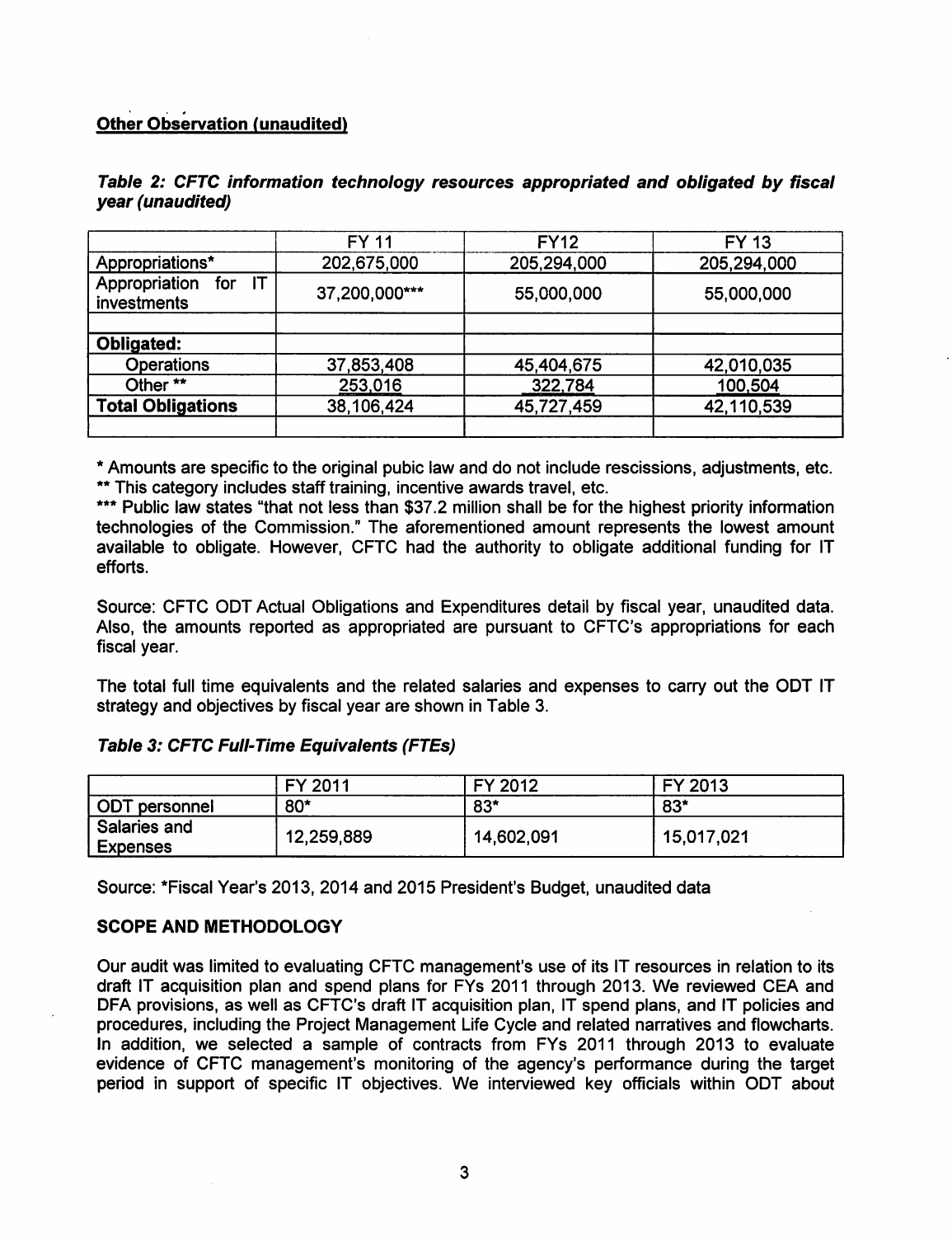planning and executing the IT investment strategy in relation to legislation such as CEA, DFA, and CFTC's strategic plan and other CFTC guidance.

We conducted this performance audit in accordance with Government Auditing Standards, issued by the Comptroller General of the United States. Those standards require that we plan and perform the audit to obtain sufficient, appropriate evidence to provide a reasonable basis for our conclusion based on our audit objective. We believe that the evidence obtained provides a reasonable basis for our conclusion.

This report is intended solely for the information and use of CFTC's management and OIG, and is not intended to be, and should not be, used by anyone other than these specified parties.

Viifton Larson Allen LLP

Calverton, Maryland September 8, 2014